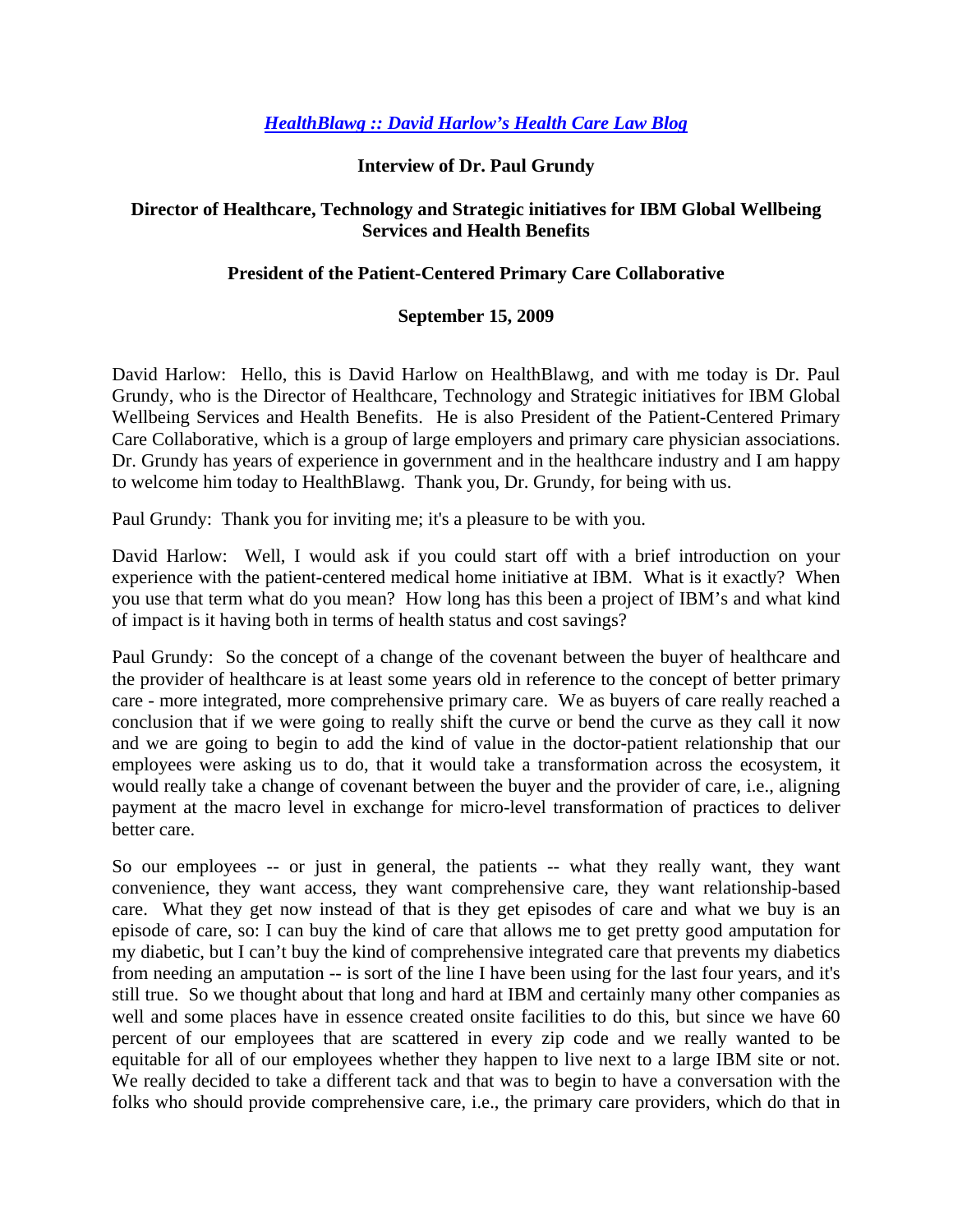most societies, and see if there was a way we could create a movement towards and ability for us to buy that kind of care across the spectrum.

So I guess about three years ago now we had 47 large employers that met with all of the primary care organizations and out of that meeting was born the joint principles of the patient-centered medical home, when the buyers said to the providers you need to agree on a set of principles around the concept of more robust, more comprehensive, more integrated care. So that's sort of the birth of the idea and the partnership between and buyers and the employers. It's now grown much larger, with well over 600 organizations that are part of it including hospitals, all the national health care plans, many of the large consumer groups, the employer associations and I think there is a total of 19 medical specialty groups that have endorsed the concept, etc. So it's grown to a rather large organization that's really fundamentally trying to drive change towards more comprehensive primary care.

We also are a global employer, as many large companies are, and we noted that in many societies, those who have really integrated comprehensive robust primary care as the basis of their health care delivery system seem to be happier, and obviously the healthcare costs are twice as much in our society as they are in any other society -- you know that's been quoted many times, but it's true.

David Harlow: Right. You mentioned the growth of the participation in the collaborative but from where I sit my perspective is that actual implementation of patient-centered medical homes has not been quite so wide spread and there is certainly a distance to go. I am wondering: From where you sit, how do you see this idea translating to the population at large? Or on what time frame? Are the demonstrations that are included in some of the health care bills wending their way through Congress an appropriate right next step from your perspective, or do we need to take bigger leaps at this point?

Paul Grundy: Well, the original concept when we first met after about a year of sort of sorting out our thoughts and directions in the partnership between the buyers and the providers, we asked the national health care plans into the room, because companies buy their health care through the 5 or 6 national health care plans, and some local ones as well, and we sort of thought probably the best way forward would be to really design some pilots around the concept, to kind of kick the tires to prove it out in various communities around the country, and so that led to a number of pilots beginning to evolve in the commercial marketplace. Some legislation was passed for it to occur in CMS although they haven't kicked off yet, but there are many pilots that are multi-stakeholder pilots with many health care plans that are rolling out. I think at last count there were a little over 100 that I counted rolling out around the country, of which a dozen or 20 or so are really pretty far along and pretty robust in terms of the scope and the size of the pilots.

But the concept was to build into these pilots pretty rigorous analysis, to look at them academically, to kick the tires with them, to see how the results would look and then, from what we learned, to move forward. Some of results are out on some of the early pilots at the first year and into the second year, and what we're seeing consistently across the dozen or so that are out is that indeed better upstream care -- i.e., better care coordination, better primary care, better prevention, better access into the primary care provider's office -- results in significant decline in the utilization of emergency rooms and hospital beds.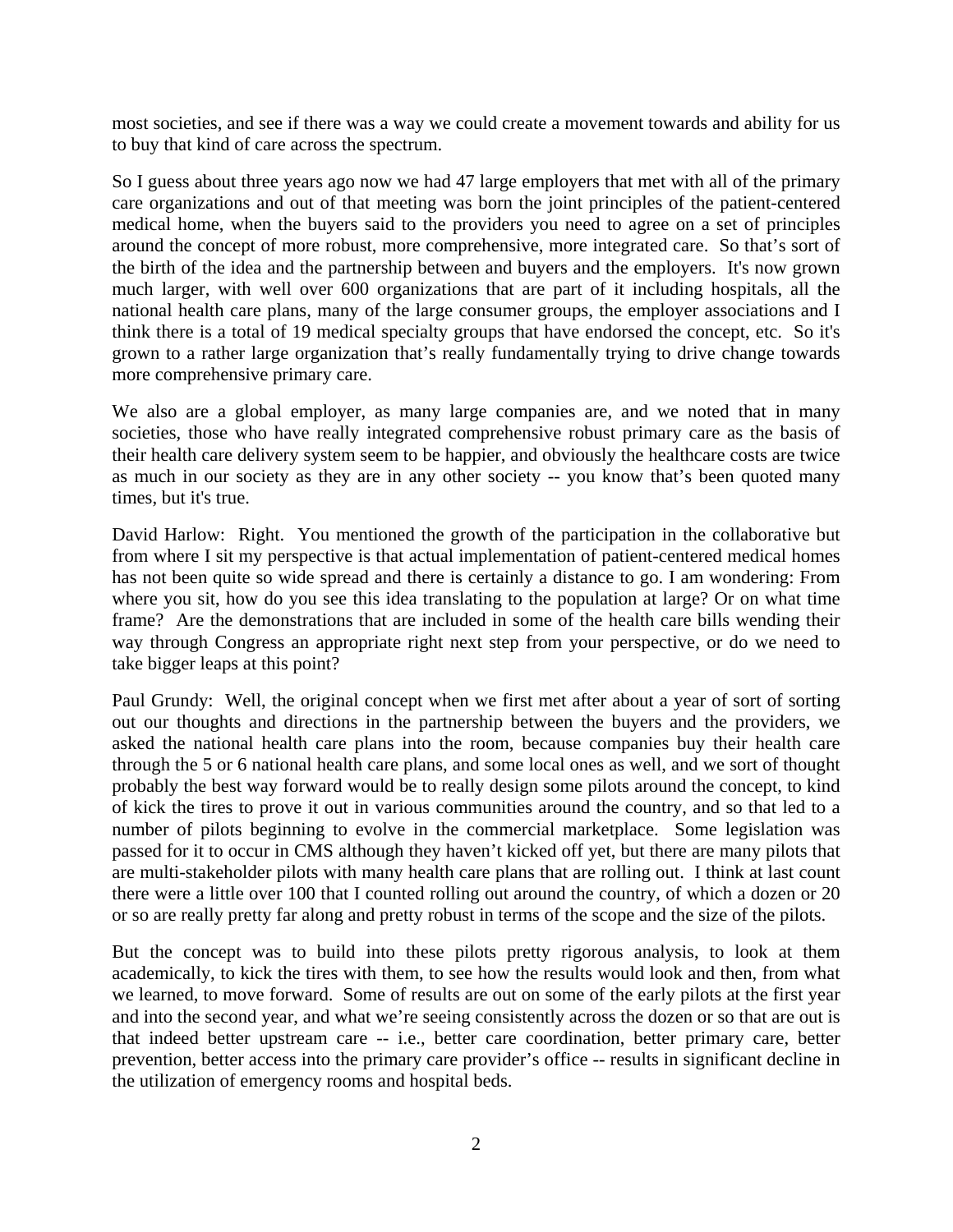David Harlow: Yes, I saw some press recently about Group Health of Puget Sound --

Paul Grundy: That's correct, that's one of the early pilots, they now have data for two years; they have published for the first year.

David Harlow: Yeah and so they and a number of other sites have been experimenting with this.

Paul Grundy: That's correct.

David Harlow: Do you see differences across different pilot locations in the model being used, is there significant variation in the models being rolled out and tinkered with?

Paul Grundy: Well there is variation in what's looked at, there is variation in how it's rolled out. I think what's a pretty constant is just simply looking at applying better care coordination, on more robust primary care in an ambulatory setting, resulting in less need for hospital beds and emergency room utilization. What's been looked at has been different. For example, in North Dakota they looked at the disease diabetes with a much more coordinated approach to the care management of diabetics, and they resulted in about a \$500 a year savings for each of the patients which they shared with the practices. That resulted in moving from a pilot to an actual roll-out across the state as we speak, which is what's happening with many of these pilots. The same in Geisinger. Geisinger did better care co-ordination, better upstream care looking at a range of chronic diseases for elderly people, and what they discovered was a 48 percent reduction in re-hospitalization, a 20 percent reduction in hospitalization, a 12 percent reduction in ER utilization, an ROI of 251 percent, significant savings and again what they have - the lesson that they've learned from that is that, they are going to now move beyond the pilots stage and roll it out across their system.

The same with Intermountain. Intermountain did it in a number of locations, saw the same kind of results. Those are integrated systems, and what we've seen in individual practices across the country -- and there's probably been over a hundred that I've visited – Javier is an example: he is a pediatrician down in Florida, single physician, 41 percent Medicaid and again better care coordination, better empowerment, better education of the patients, better access to the primary care team resulted in going from an average of about one asthmatic admitted to the hospital a week to none in 14 months, and that, when you carry that beyond United States and look globally at places that are really doing this, who are 10 or 15 years ahead of us, is exactly the pattern we saw.

I mean in Denmark, for example, it is a rare event now to hospitalize patients for chronic diseases because that's managed with better care co-ordination, better primary care, better care integration in a medical-home-type environment including, as migration occurs out, actually links to Wi-Fi equipment monitoring at the home, that sort of thing.

David Harlow: I was just going to ask about how this model interacts with some other sorts of initiatives, new developments. People talk about Health 2.0, for example, and you mentioned the Wi-Fi monitoring, and interactive connections. Do those sorts of tools help to enable the demonstrations to work more efficiently and effectively or are they too expensive in some cases?

Paul Grundy: No they are not. In many cases most of those kinds of things are in fact much less expensive than you know, than hospital rooms, right? I mean, a hospital is about the most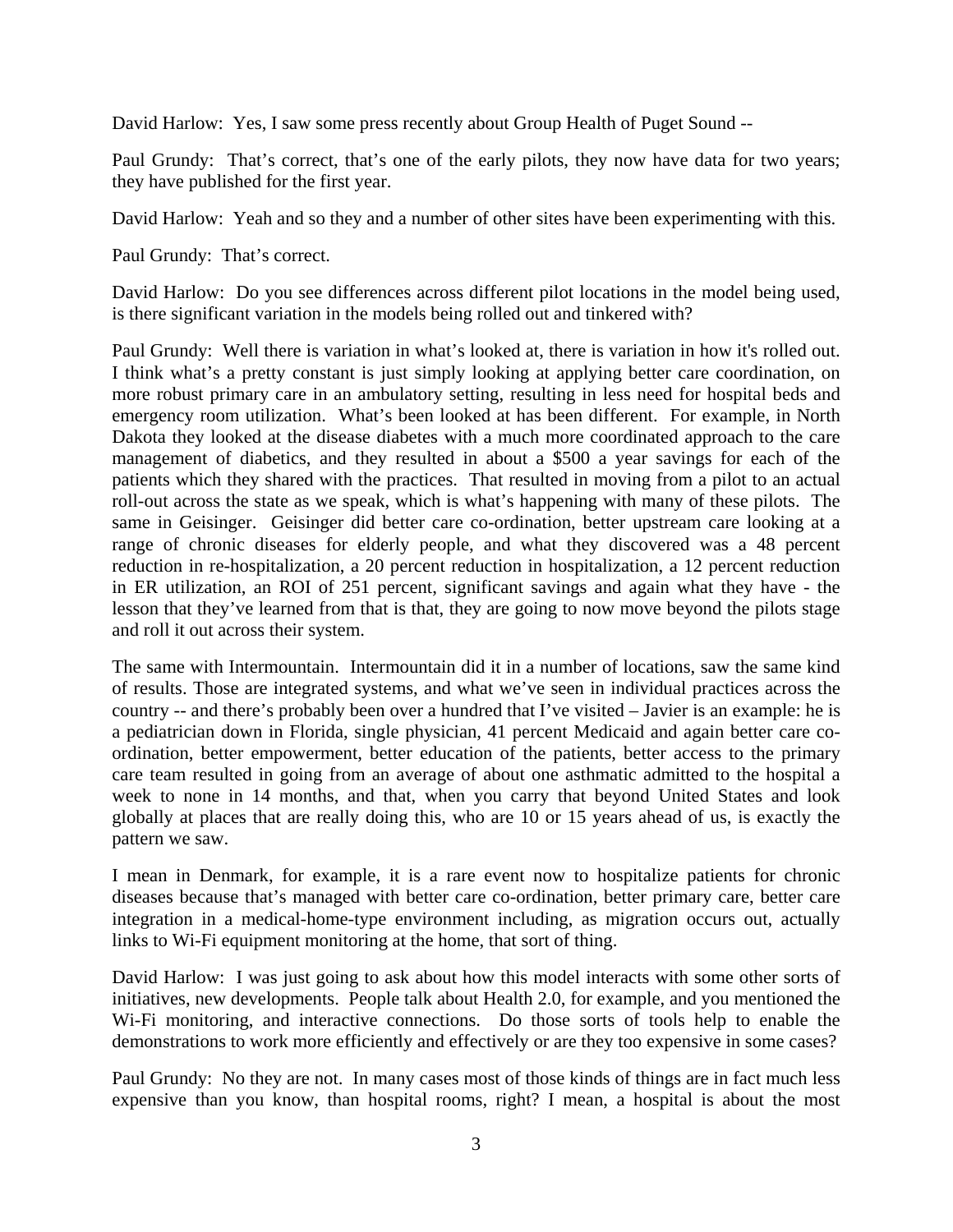expensive place you can treat some of these diseases -- and by the way it's dangerous, it is not a place you want to go --

David Harlow: There's sick people in hospitals --

Paul Grundy: Yeah, you have sick people in hospitals and people get sick in hospitals, it's an unsafe place, so what I think is happening, frankly, and I think it is a 2.0 kind of issue, we really had a juncture in time when the docs will have the kinds of tools -- and we're already beginning to see them roll out -- that really empowers them from an outpatient sort of vantage point, with the control center really at their desk that has real information provided to them so, so some of this care, can and is done in it continuously and he has done virtually in which, in which you begin to have the kind of data flow that will empower the physicians minds the way X-rays empower their vision.

I mean it's that kind of transformation and in some places it's further along than others, some places in United States it's further along than others and if you look globally there are places where again, like the Danish model -- they have gone from 155 hospitals down to 25 -- it's just, again, a rare event to have the kinds of diseases that can be monitored remotely, and can be monitored with a more integrated approach to care, to have to put them in a hospital where they are in danger.

I mean it's a phenomenal change and that's exactly what the example of North Dakota was or what the example in Colorado was or in North Carolina. In North Carolina, the State of North Carolina and Community Care North Carolina began to focus on better care coordination integration and resulted in, I think it was, a 44 percent reduction in the number of patients that were hospitalized for asthma, the same story that we talked about, and these aren't integrated systems by any stretch of the imagination; these are folks that are eligible for Medicaid. And the same in Colorado: very similar results within the Medicaid population with, again, better upstream care resulting in lower downstream cost.

David Harlow: Are there any particular sets of incentives that you can generalize about that are proven to be most effective in yielding desired results?

Paul Grundy: I think aligning payment around what it is you want to buy, right? I mean, we currently align payment around buying stuff; if a bill is submitted for doing stuff we pay for it. What we find is that when you begin to align incentives around paying for care coordination, care integration -- for example in the United States most docs don't have a clue who their patients are even and they don't have a sense of responsibility for making sure that all of them have their colonoscopies done or their breast exams done or their immunizations done because here there is no sense of: I am responsible for that.

So you need to align that. So one of the alignments that other societies have done, and other integrated systems have done or the VA in United States has done is that they basically incent the patients and the docs and by aligning them in a location where both agree that that's their home, that's where there medical records are and somebody is responsible, they have got a target on their back to make sure they don't die of breast cancer, because they are getting their breast screens, right? I was visiting a clinic in Spain and I saw a - I went in to the doc's work room and they were three names on the board and I said to one of the docs there, who are those names and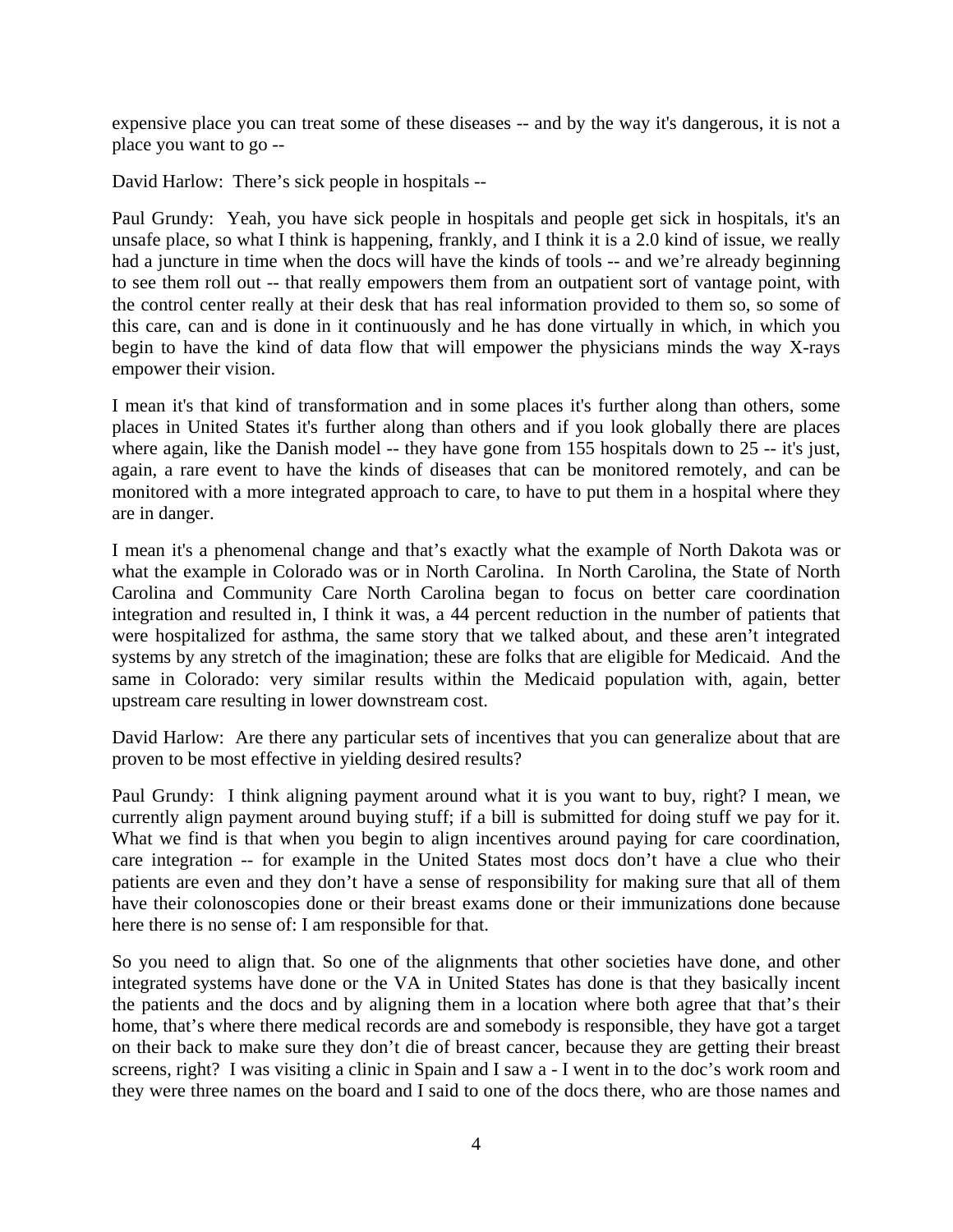she said well, those are three women in the community that after sending them an e-mail, after mailing them, after phoning them, they still haven't got their breast exam, so we are sending a car out today to make sure that it wasn't for our failure to make sure that they have got their screening exams, that they die of breast cancer.

That kind of community-based responsibility in aligning payment around that I think is key for a system to really work; I know we have the most mal-aligned system in the world --

David Harlow: Yes, it clearly needs a lot of work --

Paul Grundy: That's why we are twice as expensive as anybody in the world. One part of the reason, it's kind of like the Olympics a few years ago, where we got the very best players in the world and we have a really good well trained physicians here. We have really excellent hospitals, medical schools etc., and we put them on the court, the basketball players, and we got whipped – right? – by somebody, I can't remember who it was, but mainly the fact was we didn't play together as a team, we couldn't throw the ball. I mean, that's what happens every day in our health care delivery system, we have nobody, nobody, coordinating care. I mean somebody can have five specialists and you know one's doing the exact opposite of what the other is doing and nobody is talking to each other, right?; it's really dangerous.

David Harlow: Right. So you've alluded to some of your experiences and what you have seen in other places around the world and I know you had a lot of other experiences around the world in earlier parts of your career and I am wondering which of these examples that you've seen or other experiences from your past do you particularly draw on and look at in developing this model further.

Paul Grundy: Well, this is not even around the world, it's here as well. I mean, one of the major systems here in United States that's really driven a lot of inefficiency out of the systems - the Veterans' Administration - they moved from a basically hospital-based system to an outpatient, primary care based system with clinics, 700 or so locations around the county, really with the focus on comprehensive integrated care and just drove tremendous efficiency and resulted in the highest patient satisfaction of any of our health care delivery systems in the United States.

A phenomenal change given my experience in training in their hospitals earlier in my career and if you look at, and if you look at other models of care here like Geisinger and Kaiser, some of the integrated systems, they really do well - the statistics show that if you are in a integrated system where somebody just pays enough attention to make sure that you take your aspirin, that your blood pressure is controlled and you take your Lipitor, or your lipid lowering agents that you know you have one third less likelihood of having a myocardial infarction than somebody ageadjusted in a system where nobody is coordinating your care. It's a phenomenal difference. I mean we have twice as many heart surgeons and heart surgeries in this country and I think you know part of the reason why we need to is that we fail to provide robust primary care and prevention.

If you want to look globally at systems that are really taking this model I would have to say first that in my looking and studying and reading about this, it's really an American model that sort of went global. It's kind of the like the Japanese model that came back to America and when they asked where it came from they said it's the Wharton school of business, right? The Danes came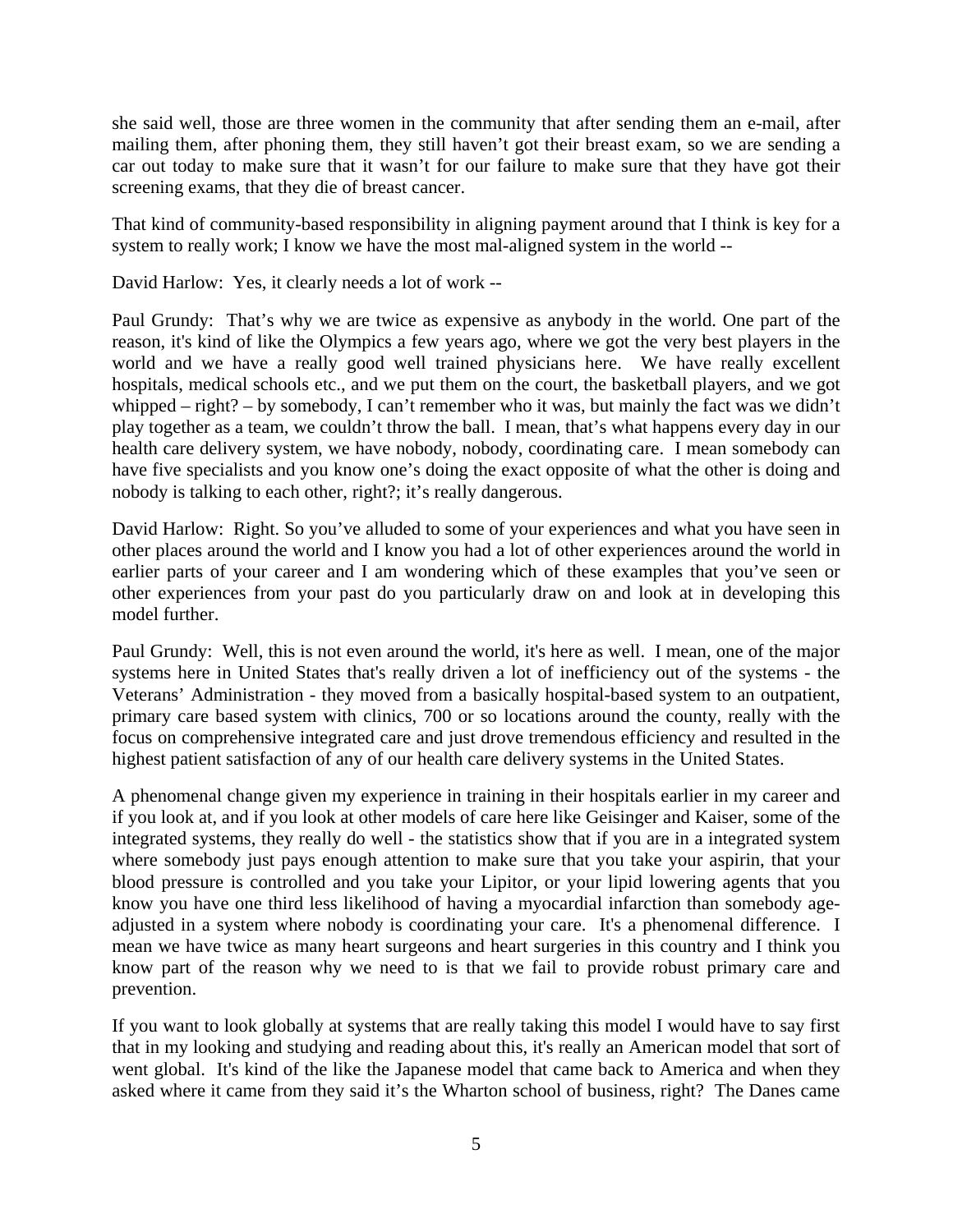here under a Harkness fellowship and the Commonwealth Fund, studied what was going on at Kaiser, read the pediatric literature about medical home kind of went back to Denmark and designed a system and they really focused on that and you know they are one of the few countries in the world --

David Harlow: They actually did it?

Paul Grundy: They actually did it: one of the few countries in the world that actually has a curve of cost trends downward, I mean downward - not go-broke upward like our system is downward and again it's not very hard, it's not very difficult, it was putting money into the front end of this system developing a robust system of prevention and primary care, putting the technology and the tools to really do more effective management at the level of the doctorpatient relationship in the primary care delivery system. Spain is gone from being 19<sup>th</sup> in the world to fourth with the same transformation; in the meantime, according to the study in Health Affairs that I've read we've gone to  $19<sup>th</sup>$  of 19 developed economies, dead last.

David Harlow: Yeah so it's troubling. So do you see an opportunity and a role for governmentled health reform along these lines? What you have been describing to me is really privatepayor-driven and integrated-delivery-system-driven developments in the direction of the patientcentered medical home. Is the job done? Is the job close to being done? Do we need the government to step in? How can it help?

Paul Grundy: Well to be frank and blunt, absolutely honestly, that's the kinds of dialogue we've had at the level of the White House in the recent roundtable where we were discussing this and in fact I'm in Washington today visiting some of the folks on the Hill about this. Why? Because how health care is delivered in our country is so dependent on how CMS buys health care, I mean that's 50 percent of the spend --

David Harlow: Sure, as the biggest buyer, yeah --

Paul Grundy: Yeah, so when we try to buy health care and we don't buy it in a model of health care that's around how CMS buys it, it makes it very difficult for us, the non-government buyer. We can buy it in integrated systems but that only accounts for about 6 percent of the places where we can buy, right? Much of the country, even if I tried I couldn't buy the kind of care that's available at Geisinger, I just can't buy it --

David Harlow: Right, let's have the systems in place --

Paul Grundy: So we have to help virtualize what those guys do, look at what they do and virtualize it -- that's Health 2.0, that's, taking a primary care doc and helping him have the kinds of tools that would allow a simple registry -- the ability to track diseases -- the ability to be compensated for tracking diseases, the ability for payment reform to occur, where they actually get paid for having an e-mail, an asynchronous conversation with my patients to do follow up, they are only paid now for face-to-face encounters and the reason why they are paid that way is because that's how Medicare buys, right? That's, that's my dilemma, that's all of our dilemma.

David Harlow: Right, and there are certainly demonstrations looking at bits and pieces of this, and there is hope …. For example, in my home state, Massachusetts, we're looking at a global payment transition over the next five years.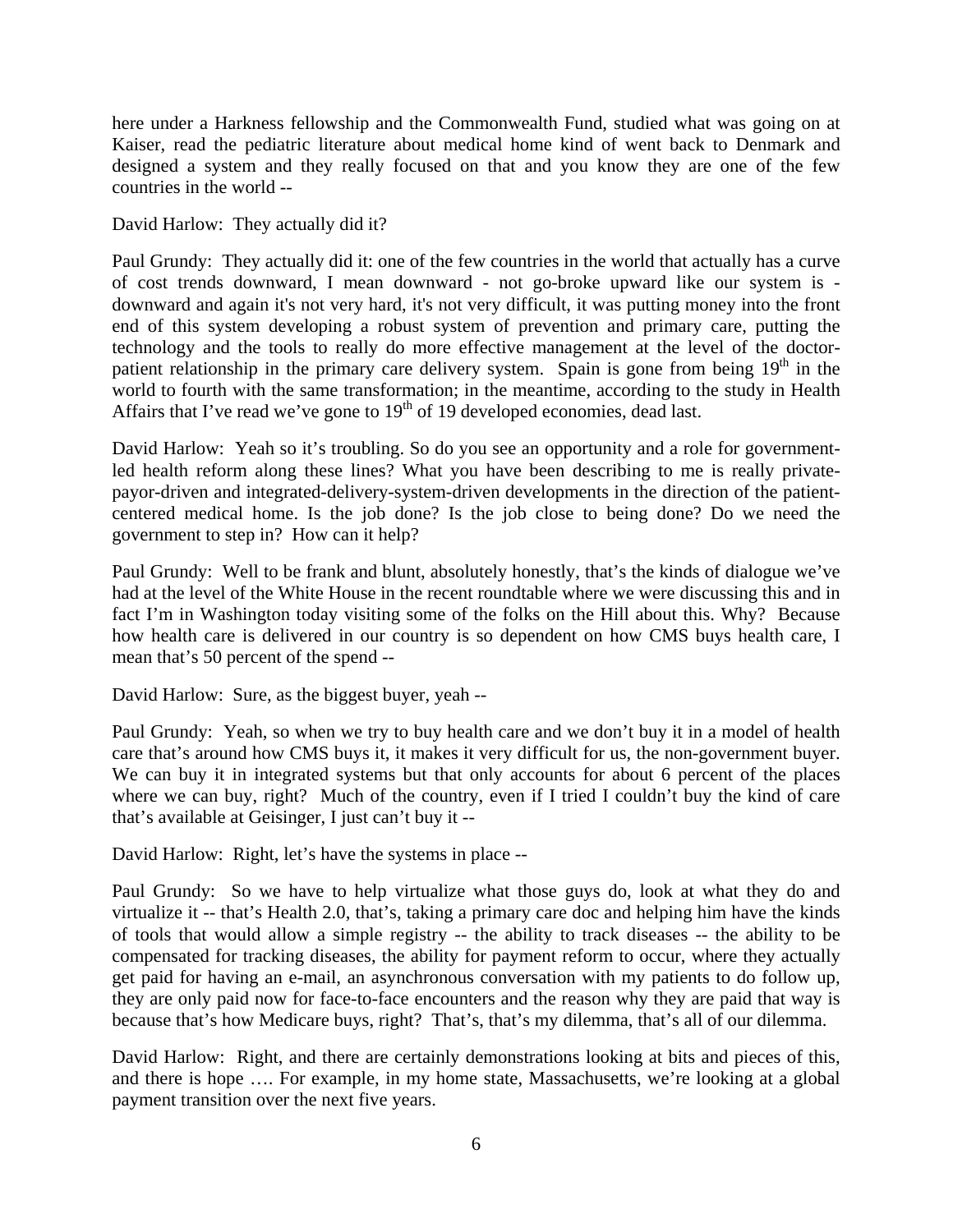Paul Grundy: Yeah, Massachusetts is doing some very exciting things and I think there is quite a bit of interest in the medical home there. I was just recently meeting with some of the leadership on this in the state and there is a lot of excitement on the one hand, and the other hand they are closing primary care training programs at Harvard. It's very interesting, but what our system values, what they pay a lot of money for, is procedures and not for the kinds of relationshipbased care, the kind of healing arts, that prevent procedures from being necessary.

David Harlow: Right, and as you say, we really need to reform that at a more global level --

Paul Grundy: Yeah, that's going to take a national effort and that's going to take a real emphasis on priorities but other countries have done it, and in having done that they are very successful. I mean the VA has done it, right?

David Harlow: Yes, yeah that's really transformed the VA --.

Paul Grundy: I mean they are continuing to look at improving it as we speak but I mean the amount of progress they've made is phenomenal.

David Harlow: Yes, so you mentioned the White House roundtable. I wanted to ask about that did you find that to be a productive encounter? Did you feel that folks were listening? And in your current visit, do you feel that there is an opportunity to make an impact?

Paul Grundy: Absolutely. I think there is a great deal of interest -- the video's out there on C-Span or you can YouTube White House roundtable and find it -- but what they really did was present seven or eight of these early pilots and some of the results and then had a conversation around it and I think that the White House came away with the realization that there was a whole lot more happening on the ground than they even were aware of -- and they were aware of a lot – and, by the way, on the political spectrum there is interest in this, this whole transformation which is different than reformation on both sides of the aisle, I mean Grassley has been very supportive of it in recent meetings that we have with him in Iowa, Hatch in Utah has been extremely supportive of it.

There are medical home pilots that are going on at the Medicaid level in just about every state and so regardless of whether they are red or blue states this whole drive for transformation is really got a lot of steam.

David Harlow: So what's your prognosis, Paul? Do you think that in five years from now, do you think this will be more fully diffused through the country? Do you think we need national legislation in order to implement this --

Paul Grundy: Well I think we first of all we are getting national legislation, because there is language in both the Senate and House around this. I think certainly the White House sees the importance of more robust primary care and prevention, which is really what we are talking about, with the technology underneath to drive it, and I think in five years we will have a much clearer picture of the value of this in non-integrated systems. I think in five years we will have a very clear picture of it in integrated systems, where already we are getting to see the evidence of that, you know and I think we'll be in a place perhaps of some desperation -- given the Massachusetts experience of reformation without transformation -- i.e., more folks that need